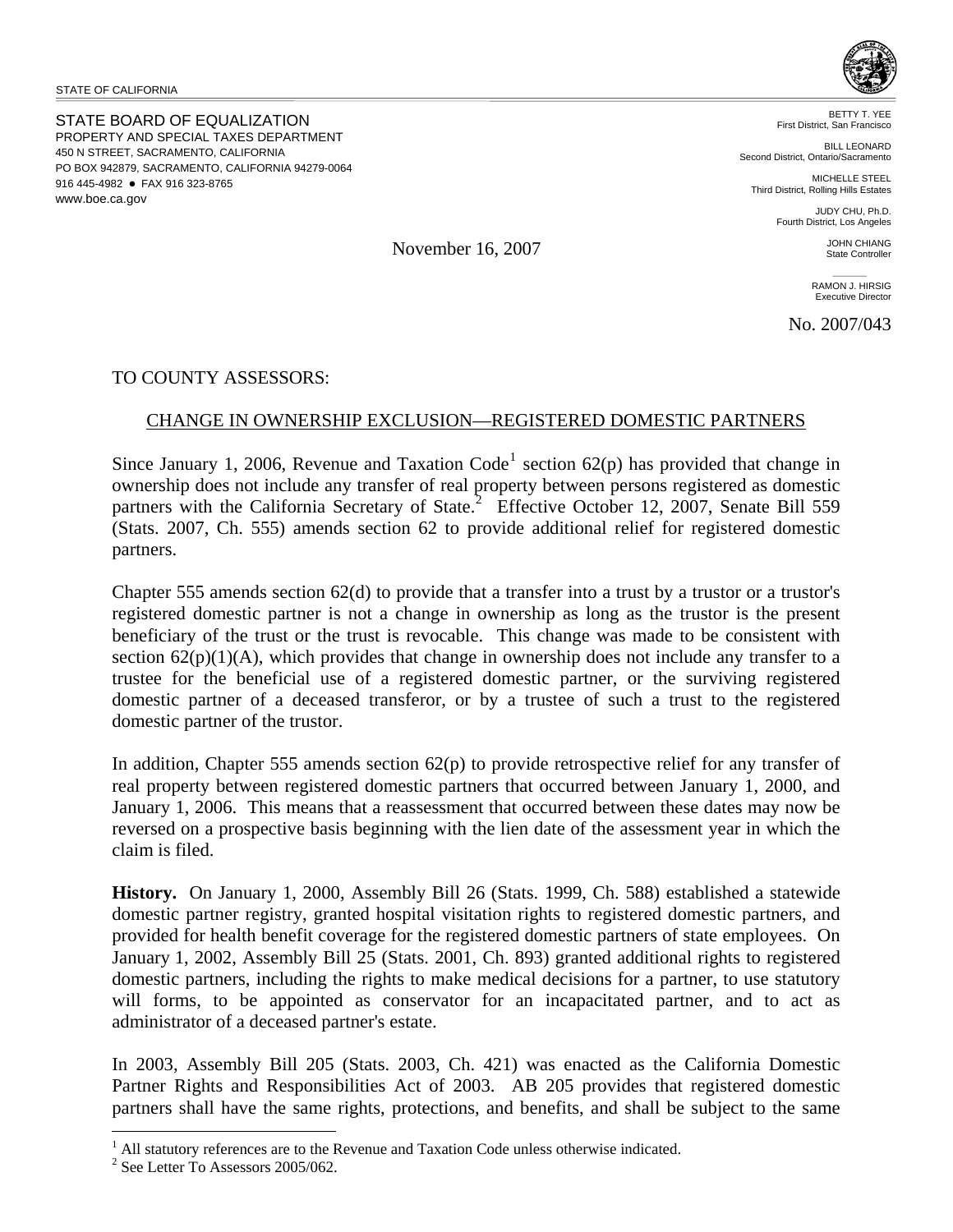responsibilities, obligations, and duties under law as are granted to and imposed upon spouses. However, AB 205 also provides that it "does not amend or modify any provision of the California Constitution or any provision of any statute that was adopted by initiative."

For property tax purposes, subdivision (g) of section 2 of article XIII A of the California Constitution provides that the terms "purchase" and "change in ownership" do not include the purchase or transfer of real property between "spouses." As stated above, the Act does not amend or modify any constitutional provision and, thus, a "spouse" within the meaning of subdivision (g) of section 2 of article XIII A does not include a registered domestic partner. Accordingly, transfers of real property between registered domestic partners were not eligible for the interspousal exclusion.<sup>[3](#page-1-0)</sup> To counteract this, operative on January 1, 2006, Senate Bill 565 (Stats. 2005, Ch. 416) added subdivision (p) to section 62 to exclude from change in ownership transfers of real property between registered domestic partners.

**Eligibility Requirements.** To be eligible for a reassessment reversal, the property owner must have been in a registered domestic partnership as of the date of the transfer that caused the reassessment. "Registered" means a registered domestic partnership as defined in Family Code section 297, which provides that a domestic partnership is established in California when both persons file a Declaration of Domestic Partnership with the Secretary of State. Thus, domestic partners registered in another state, or same-sex married persons licensed in other jurisdictions, must have registered with the California Secretary of State prior to the date of transfer in order to be eligible for this reversal.

**Claim Must be Filed by June 30, 2009.** To receive a reversal of a reassessment, a property owner must file a claim form with the assessor by June 30, 2009. Claims must include a copy of the *Certificate of Registered Domestic Partnership* issued by the Secretary of State. Additionally, the claimant must attest that the information provided on the form is true, correct, and complete to the best of his or her knowledge and belief. The Board of Equalization will prescribe the claim form, entitled "Claim for Reassessment Reversal for Registered Domestic Partners." After the form is approved, it will be sent to county assessors.

**Effective Date of Reversal.** The reassessment reversal granted pursuant to a claim applies commencing with the lien date of the assessment year<sup>[4](#page-1-1)</sup> in which the claim is filed. This means that the reversal is applied as of the lien date preceding the filing. In other words, when a claim for reassessment reversal is filed, the reversal is applied to the fiscal year which begins on July 1 of the calendar year in which the claim is filed.

**Calculation of Prospective Relief Value.** Under section 62(p)(2)(F), the value to be enrolled for any claim granted pursuant to these provisions should be the adjusted base year value in the assessment year in which the purchase or transfer took place, factored forward for inflation to the current year. The factored base year value of any new construction which occurred between the date of transfer and the date the reversal is being applied should also be added.

 $\overline{a}$ 

<span id="page-1-0"></span><sup>3</sup> See Letter To Assessors 2005/017.

<span id="page-1-1"></span> $4$  Assessment year, as defined in section 118, is the period between lien dates.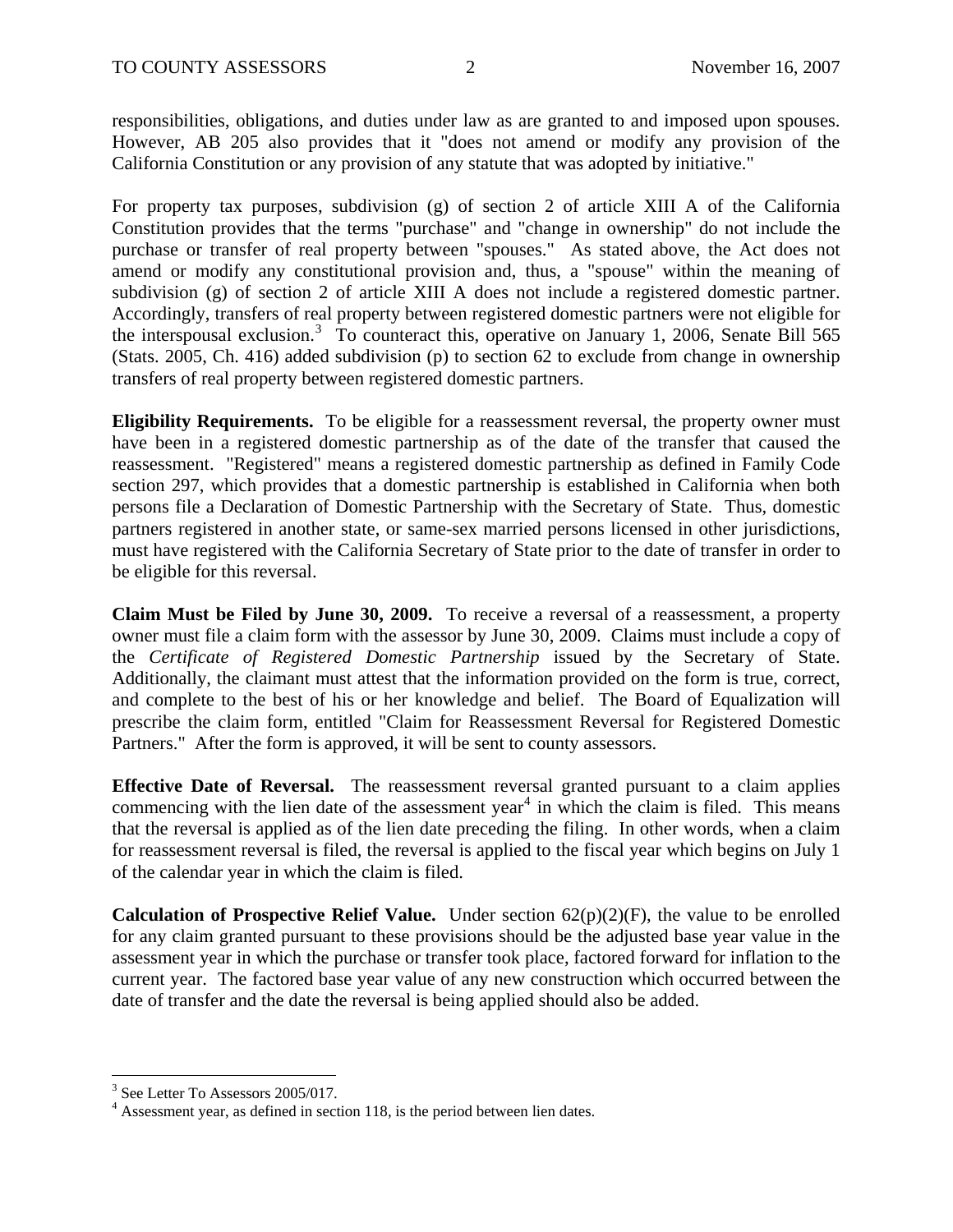*Example*: A owned a property. A and B registered as domestic partners with the California Secretary of State in July 2000. When A died in November 2000, the property transferred to B pursuant to A's will. The county assessor reassessed the property as of the date of death. In December 2007, B files a claim for reassessment reversal. Since A and B were registered with the California Secretary of State, the factored base year value may be reinstated as of the January 1, 2007, lien date for the 2007-08 roll. The factored base year value of the property on the 2000-01 roll at the time of the transfer was \$78,452. A pool and spa were completed in August 2003; a base year value of \$20,000 was established for the new construction.

The value to be enrolled for the January 1, 2007, lien date is \$111,616 (the \$78,452 base year value plus the \$20,000 base year value of the new construction factored forward by the inflation factor for each of the intervening years).

| Year    | <b>Factor</b> | <b>Factored Base Year Value</b> |
|---------|---------------|---------------------------------|
| 2000-01 |               | \$78,452                        |
| 2001-02 | $x$ 1.02      | \$80,021                        |
| 2002-03 | x 1.02        | \$81,621                        |
| 2003-04 | x 1.02        | $$83,253 + $20,000$ NC          |
| 2004-05 | x 1.01867     | \$105,180                       |
| 2005-06 | x 1.02        | \$107,283                       |
| 2006-07 | x 1.02        | \$109,428                       |
| 2007-08 | x 1.02        | \$111,616                       |

**Roll Corrections/Refunds.** Section 62(p)(2)(E) expressly provides that property tax refunds will not be made for any prior assessment year. The reversal is applied to the fiscal year which begins on July 1 of the calendar year in which the claim is filed. A claim that is filed after July 1 (after the roll has closed) will require a roll correction and a refund if the first installment of property taxes for that fiscal year was paid.

**Application Fee.** The county may charge a fee to recoup its costs related to processing the application and reversing the prior reassessment. The fee may not exceed the actual costs incurred.

Enclosed is a copy of amended section 62 in strikeout/underline format. If you have any questions, please contact our Technical Services Unit at 916-445-4982.

Sincerely,

/s/Mickie Stuckey

 Mickie Stuckey Acting Deputy Director Property and Special Taxes Department

MS:grs Enclosure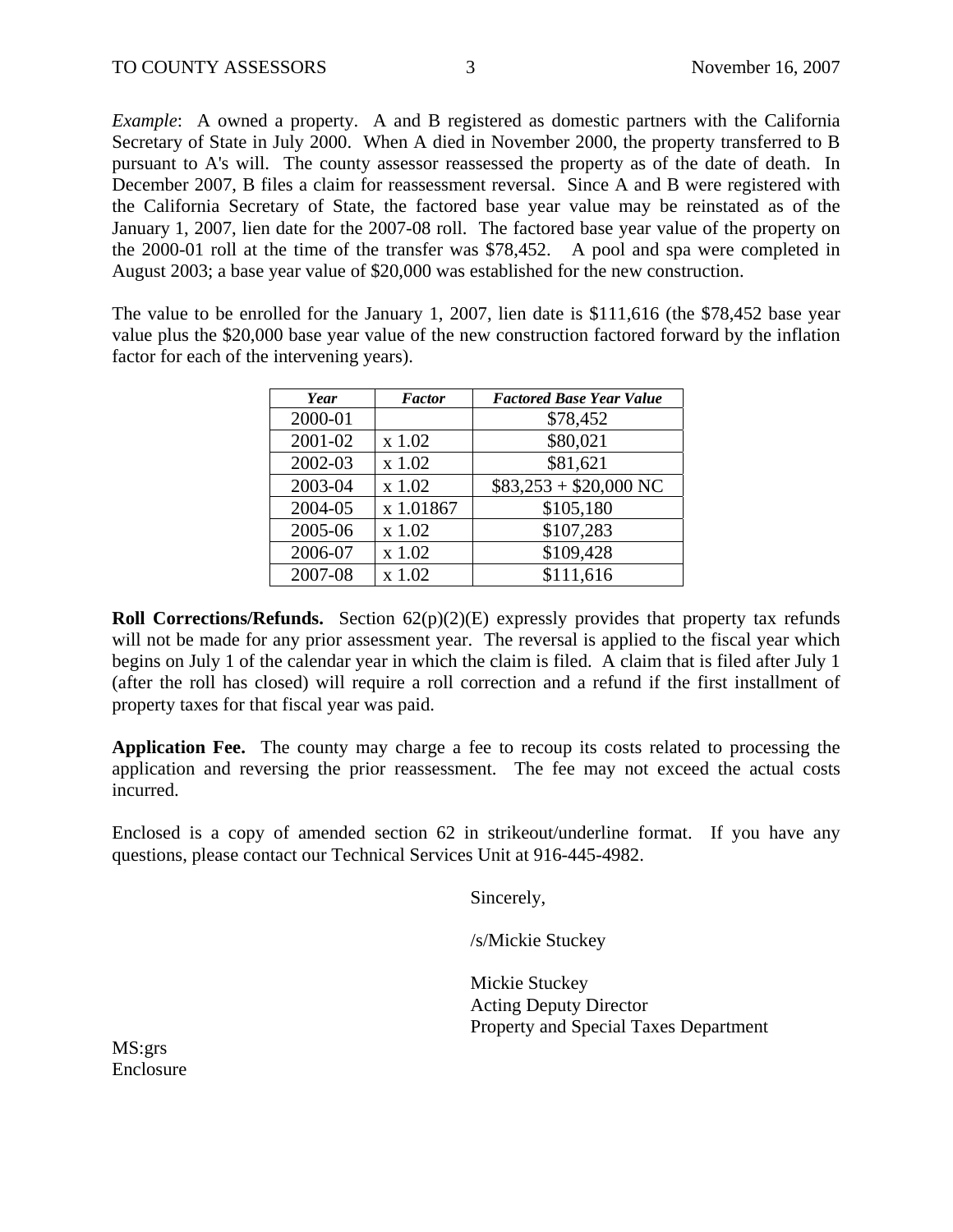*Section 62 of the Revenue and Taxation Code is amended to read:* 

62. Change in ownership shall not include:

\*\*\*

(d) Any transfer by the trustor, or by the trustor's spouse or registered domestic partner, or by both, into a trust for so long as (1) the transferor is the present beneficiary of the trust, or (2) the trust is revocable; or any transfer by a trustee of such a trust described in either clause (1) or (2) back to the trustor; or, any creation or termination of a trust in which the trustor retains the reversion and in which the interest of others does not exceed 12 years duration.

\*\*\*

(p)  $(1)$  Commencing with the lien date for the 2006-07 fiscal year on January 1, 2000, any transfer between registered domestic partners, as defined in Section 297 of the Family Code, including, but not limited to:

 $(1)$  (A) Transfers to a trustee for the beneficial use of a registered domestic partner, or the surviving registered domestic partner of a deceased transferor, or by a trustee of such a trust to the registered domestic partner of the trustor.

 $(2)$  (B) Transfers that take effect upon the death of a registered domestic partner.

 $\left(\frac{3}{2}\right)$  (C) Transfers to a registered domestic partner or former registered domestic partner in connection with a property settlement agreement or decree of dissolution of a registered domestic partnership or legal separation.

(4) (D) The creation, transfer, or termination, solely between registered domestic partners, of any coowner's interest.

 $(5)$  (E) The distribution of a legal entity's property to a registered domestic partner or former registered domestic partner in exchange for the interest of the registered domestic partner in the legal entity in connection with a property settlement agreement or a decree of dissolution of a registered domestic partnership or legal separation.

(2) Any transferee whose property was reassessed in contravention of the provisions of this subdivision for a transfer occurring between January 1, 2000, and January 1, 2006, shall obtain a reversal of that reassessment upon application to the county assessor of the county in which the property is located. Application by the transferee shall be made to the assessor no later than June 30, 2009. A county may charge a fee for its costs related to the application and reassessment reversal in an amount that does not exceed the actual costs incurred. This paragraph shall be liberally construed to provide the benefits of this subdivision and Article XIII A of the California Constitution to registered domestic partners.

(A) After consultation with the California Assessors' Association, the State Board of Equalization shall prescribe the form for claiming the reassessment reversal described in paragraph (2). The claim form shall be entitled "Claim for Reassessment Reversal for Registered Domestic Partners." The claim shall state on its face that a "certificate of registered domestic partnership" is available upon request from the California Secretary of State.